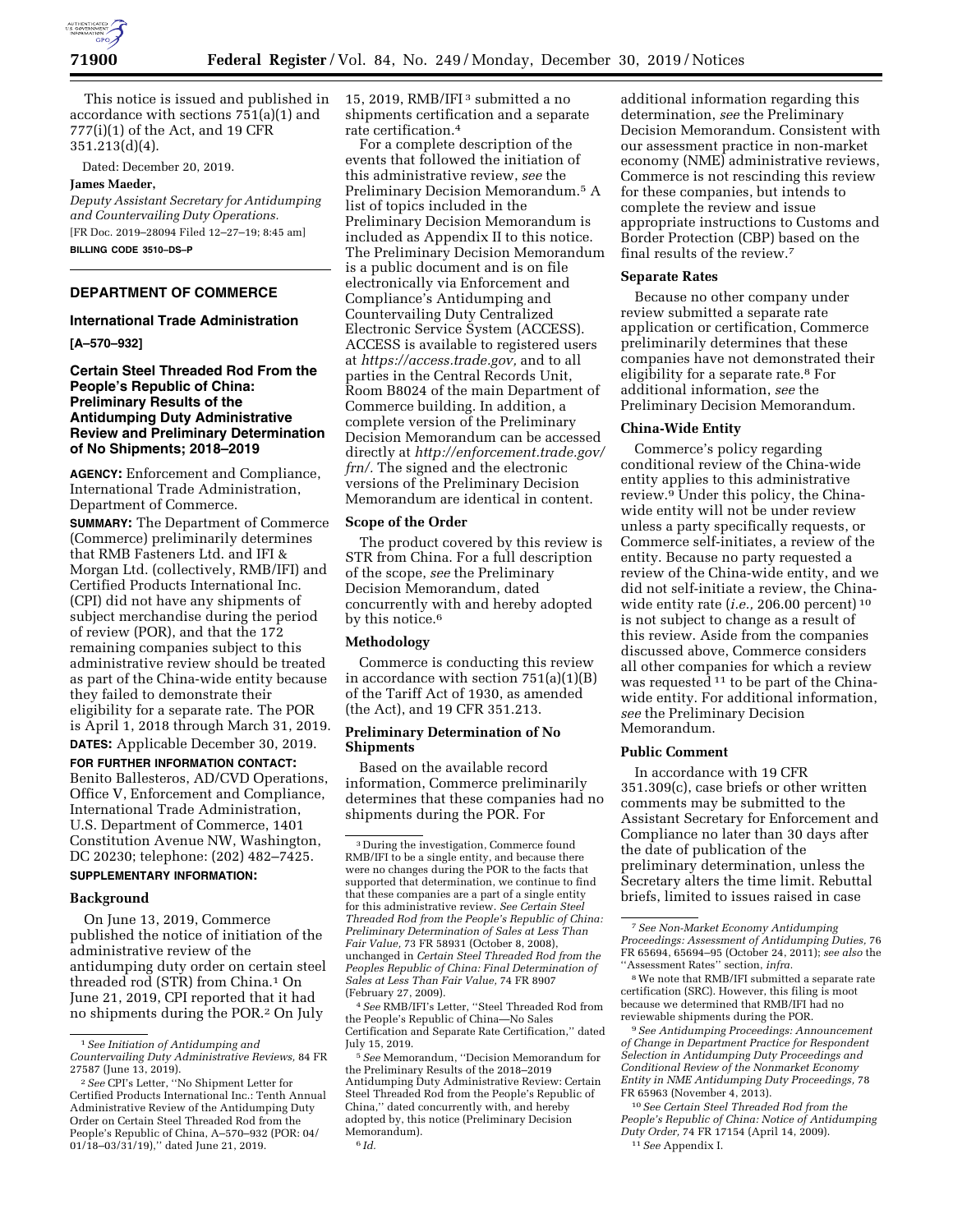briefs, may be submitted no later than five days after the deadline date for case briefs.12 Pursuant to 19 CFR 351.309(c)(2) and (d)(2), parties who submit case briefs or rebuttal briefs in this investigation are encouraged to submit with each argument: (1) A statement of the issue; (2) a brief summary of the argument; and (3) a table of authorities.

Pursuant to 19 CFR 351.310(c), interested parties who wish to request a hearing, limited to issues raised in the case and rebuttal briefs, must submit a written request to the Assistant Secretary for Enforcement and Compliance, U.S. Department of Commerce, within 30 days after the date of publication of this notice. Requests should contain the party's name, address, and telephone number, the number of participants, whether any participant is a foreign national, and a list of the issues to be discussed. If a request for a hearing is made, Commerce intends to hold the hearing at the U.S. Department of Commerce, 1401 Constitution Avenue NW, Washington, DC 20230, at a time and date to be determined. Parties should confirm by telephone the date, time, and location of the hearing two days before the scheduled date.

### **Assessment Rates**

Upon issuance of the final results of this review, Commerce will determine, and CBP shall assess, antidumping duties on all appropriate entries of subject merchandise covered by this review.13 We intend to instruct CBP to liquidate entries containing subject merchandise exported by the companies under review that we determine in the final results to be part of the China-wide entity at the China-wide rate of 206.00 percent. Commerce intends to issue assessment instructions to CBP 15 days after the date of publication of the final results of this review in the **Federal Register**.14

#### **Cash Deposit Requirements**

The following cash deposit requirements will be effective upon publication of the notice of final results of this administrative review for shipments of subject merchandise from China entered, or withdrawn from warehouse, for consumption on or after the publication date, as provided by sections  $751(a)(2)(C)$  of the Act:  $(1)$  For

companies that have a separate rate, the cash deposit rate will be that established in the final results of this review (except that if the rate is zero or *de minimis,*  then zero cash deposit will be required); (2) for previously investigated or reviewed Chinese and non-Chinese exporters not listed above that received a separate rate in a prior segment of this proceeding, the cash deposit rate will continue to be the existing exporterspecific rate; (3) for all Chinese exporters of subject merchandise that have not been found to be entitled to a separate rate, the cash deposit rate will be that for the China-wide entity (*i.e.,*  206.00 percent); and (4) for all non-Chinese exporters of subject merchandise which have not received their own rate, the cash deposit rate will be the rate applicable to the Chinese exporter that supplied that non-Chinese exporter. These deposit requirements, when imposed, shall remain in effect until further notice.

### **Notification to Importers**

This notice also serves as a reminder to importers of their responsibility under 19 CFR 315.402(f)(2) to file a certificate regarding the reimbursement of antidumping duties prior to liquidation of the relevant entries during this review period. Failure to comply with this requirement could result in Commerce's presumption that reimbursement of antidumping duties occurred and the subsequent assessment of double antidumping duties.

### **Notification to Interested Parties**

We are issuing and publishing these preliminary results in accordance with sections 751(a)(1) and 777(i) of the Act, and 19 CFR 351.213(h) and 351.221(b)(4).

Dated: December 19, 2019.

## **Jeffrey I. Kessler,**

*Assistant Secretary, for Enforcement and Compliance.* 

## **Appendix I**

### **Companies Not Granted a Separate Rate**

- 1. Aerospace Precision Corp. (Shanghai) Industry Co., Ltd
- 2. Aihua Holding Group Co. Ltd.
- 3. Autocraft Industry (Shanghai) Ltd.
- 4. Autocraft Industry Ltd.
- 5. Billion Land Ltd.
- 6. Billion Technology Ltd
- 7. Billiongold Hardware Co. Ltd
- 8. BOLT Mfg. Trade Ltd.
- 9. Brighton Best International (Taiwan) Inc.
- 10. Brother Holding Group Co. Ltd.
- 11. C and H International Corporation
- 12. Catic Fujian Co., Ltd.
- 13. Cci International Ltd.
- 14. Century Distribution Systems Inc
- 15. Changshu City Standard Parts Factory
- 16. China Friendly Nation Hardware

Technology Limited

- 17. D.M.D. International Co. Ltd.
- 18. Da Cheng Hardware Products Co., Ltd. 19. Dalian Xingxin Steel Fabrication
- 20. Dongxiang Accuracy Hardware Co., Ltd.
- 
- 21. Ec International (Nantong) Co. Ltd.
- 22. Fastco (Shanghai) Trading Co., Ltd. 23. Fasten International Co., Ltd.
- 24. Fastenal Canada Ltd.
- 
- 25. Fastwell Industry Co. Ltd.
- 26. Fook Shing Bolts & Nuts Co. Ltd.
- 27. Fuda Xiongzhen Machinery Co., Ltd.
- 28. Fuller Shanghai Co. Ltd.
- 29. Gem-Year Industrial Co. Ltd.
- 30. Guangdong Honjinn Metal & Plastic Co., Ltd.
- 31. Hainan Zhongyan United Development Co.
- 32. Haining Hifasters Industrial Co.
- 33. Haining Shende Imp. & Exp. Co. Ltd.
- 34. Haining Zhongda Fastener Co., Ltd.
- 35. Haiyan Ai&Lun Standard Fastener Co.
- 36. Haiyan Chaoqiang Standard Fastener
- 37. Haiyan Dayu Fasteners Co., Ltd.
- 38. Haiyan Evergreen Standard Parts Co. Ltd.
- 39. Haiyan Fuxin High Strength Fastener
- 40. Haiyan Hatehui Machinery Hardware
- 41. Haiyan Hurras Import & Export Co. Ltd.
- 42. Haiyan Jianhe Hardware Co. Ltd.
- 43. Haiyan Julong Standard Part Co. Ltd.
- 44. Haiyan Shangchen Imp. & Exp. Co.
- 45. Haiyan Yuxing Nuts Co. Ltd.
- 46. Hangzhou Everbright Imp. & Exp. Co. Lt
- 47. Hangzhou Grand Imp. & Exp. Co., Ltd.
- 48. Hangzhou Great Imp. & Exp. Co. Ltd.
- 
- 49. Hangzhou Lizhan Hardware Co. Ltd. 50. Hangzhou Prostar Enterprises Ltd.
- 51. Hangzhou Tongwang Machinery Co., Ltd.
- 52. Hilti (China) Ltd.
- 53. Hong Kong Sunrise Fasteners Co. Ltd.
- 54. Hong Kong Yichen Co. Ltd.
- 55. Honoble Precision (China) Mfg.
- 56. Intech Industries Shanghai Co., Ltd.
- 57. Jiangsu Innovo Precision Machinery
- 58. Jiangsu Jinhuan Fastener Co., Ltd.
- 59. Jiangsu Zhongweiyu Communication Equipment Co. Ltd.
- 60. Jiashan Steelfit Trading Co. Ltd.
- 61. Jiashan Zhongsheng Metal Products Co., Ltd.
- 62. Jiaxing Allywin Mfg. Co., Ltd.
- 63. Jiaxing Brother Standard Part Co., Ltd
- 64. Jiaxing Chinafar Standard
- 65. Jiaxing Jinhow Import & Export Co., Ltd.
- 66. Jiaxing Sini Fastener Co., Ltd.
- 67. Jiaxing Xinyue Standard Part Co. Ltd.
- 68. Jiaxing Yaoliang Import & Export Co. Ltd.
- 69. Jinan Banghe Industry & Trade Co., Ltd.
- 70. Kinfast Hardware (Shenzhen) Ltd.
- 71. King Socket Screw Company Ltd.
- 72. L&W Fasteners Company
- 73. Macropower Industrial Inc.
- 74. Mai Seng International Trading Co., Ltd.

80. Ningbiao Bolts & Nuts Manufacturing Co.

83. Ningbo Beilun Pingxin Hardware Co.,

- 75. MB Services Company
- 76. Midas Union Co., Ltd.

Ltd.

Ltd.

- 77. Nanjing Prosper Import & Export Corporation Ltd.
- 78. Nantong Runyou Metal Products
- 79. New Pole Power System Co. Ltd.

81. Ningbo Abc Fasteners Co., Ltd. 82. Ningbo Beilun Milfast Metalworks Co.

84. Ningbo Dexin Fastener Co. Ltd.

<sup>12</sup>*See* 19 CFR 351.309; *see also* 19 CFR 351.303 (for general filing requirements).

<sup>13</sup>*See* 19 CFR 351.212(b)(1).

<sup>14</sup>For a full discussion of this practice, *see Non-Market Economy Antidumping Proceedings: Assessment of Antidumping Duties,* 76 FR 65694 (October 24, 2011).